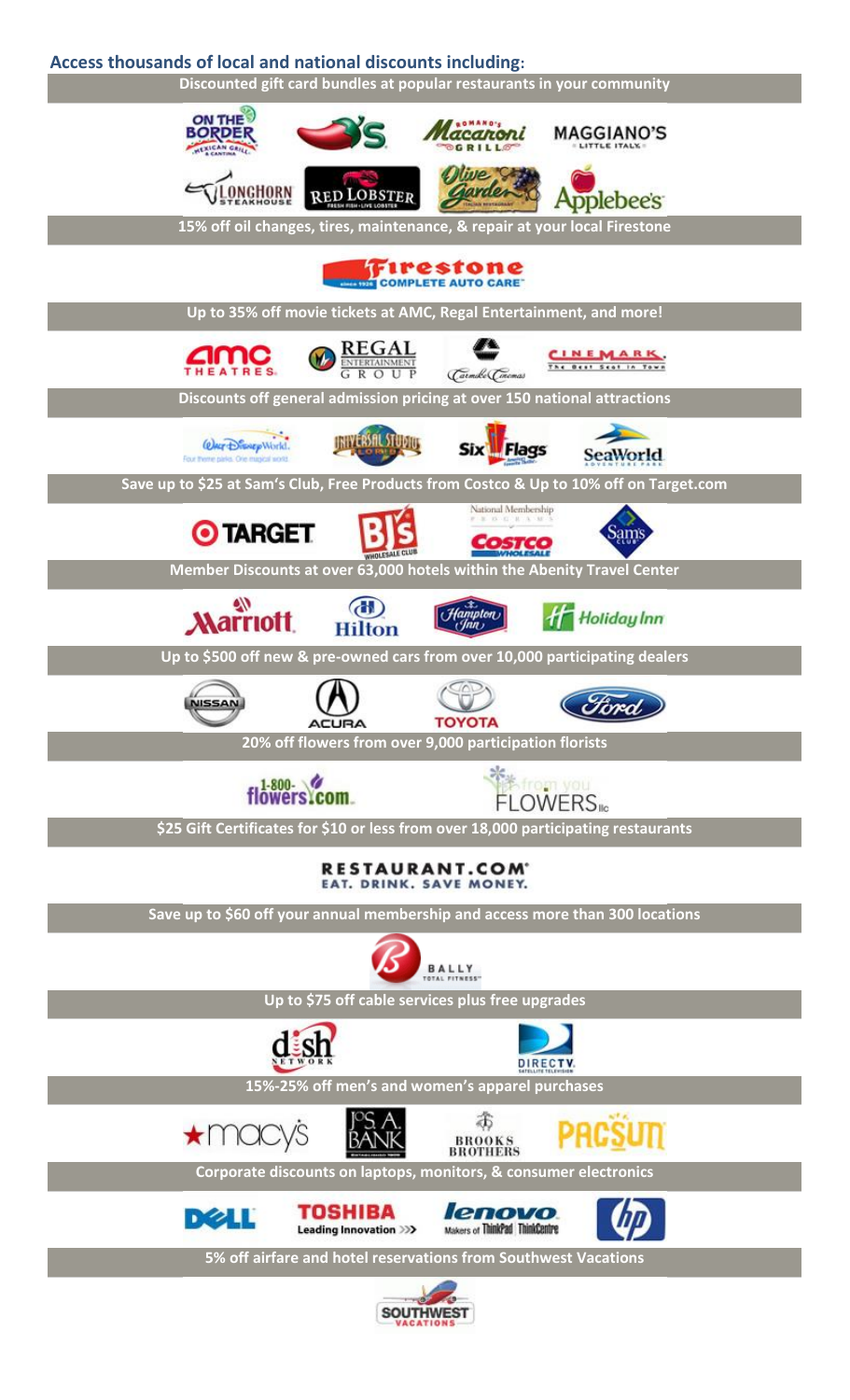Register at https://[more.memberdiscounts.co/](https://more.memberdiscounts.co/)

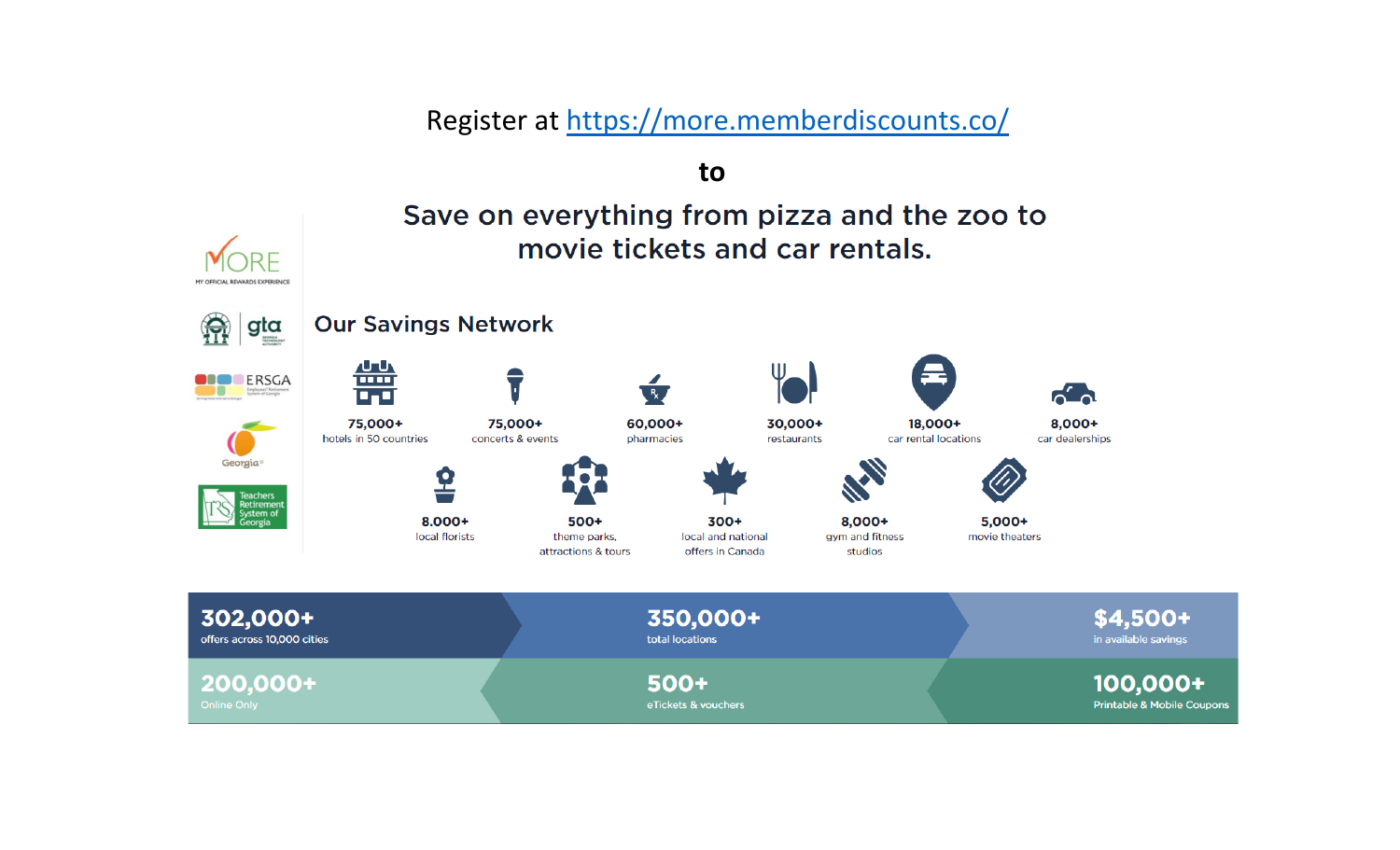## https://more.memberdiscounts.co/perks/register

## **Register**

Learn more about your Perks & Discounts (/perks/)



|                                                  | Required field                                                                                                                                                                                                                                                                                                                                        |
|--------------------------------------------------|-------------------------------------------------------------------------------------------------------------------------------------------------------------------------------------------------------------------------------------------------------------------------------------------------------------------------------------------------------|
| <b>Email / Username</b>                          |                                                                                                                                                                                                                                                                                                                                                       |
| Email                                            |                                                                                                                                                                                                                                                                                                                                                       |
| Confirm Email                                    |                                                                                                                                                                                                                                                                                                                                                       |
| Username                                         | Leave empty to use email address as<br>username                                                                                                                                                                                                                                                                                                       |
| Password                                         |                                                                                                                                                                                                                                                                                                                                                       |
| Password                                         | <b>SHOW</b>                                                                                                                                                                                                                                                                                                                                           |
| Confirm Password                                 | <b>SHOW</b>                                                                                                                                                                                                                                                                                                                                           |
| Password Strength                                |                                                                                                                                                                                                                                                                                                                                                       |
|                                                  | • At least 8 characters<br>• No more than 64 characters<br>• At least one lowercase letter<br>• At least one uppercase letter<br>• At least one number<br>• At least one special character<br>$(-!@#$%^R*()+-=,.?{}^I{}_{II}$<br>• No sequential characters<br>• No repeating characters<br>· No context-specific words (i.e.<br>"Perks" "Discounts") |
| <b>Organization Information</b>                  |                                                                                                                                                                                                                                                                                                                                                       |
| <b>Employment Status</b>                         | Please Select ▼                                                                                                                                                                                                                                                                                                                                       |
| Agency                                           |                                                                                                                                                                                                                                                                                                                                                       |
| <b>Registration Code</b>                         | MOREperks2                                                                                                                                                                                                                                                                                                                                            |
| <b>Contact Information</b>                       |                                                                                                                                                                                                                                                                                                                                                       |
| <b>First Name</b>                                |                                                                                                                                                                                                                                                                                                                                                       |
| Last Name                                        |                                                                                                                                                                                                                                                                                                                                                       |
| ZIP (Postal) code                                |                                                                                                                                                                                                                                                                                                                                                       |
| Country                                          | <b>United States</b><br>▼                                                                                                                                                                                                                                                                                                                             |
| <b>Terms &amp; Conditions</b>                    |                                                                                                                                                                                                                                                                                                                                                       |
| I agree to the Abenity Member Terms & Conditions |                                                                                                                                                                                                                                                                                                                                                       |

(/perks/terms/member)

This service is intended for authorized use only. The [Georgia Computer Systems Protection Act](https://more.memberdiscounts.co/perks/terms/member) (O.C.G.A. §16- 9-90, et. seq.) provide criminal penalties for unauthorized access or use.

Usage of this site is subject to monitoring. You agree to keep your registration and password information confidential to prevent unauthorized access to your account by any person or entity.